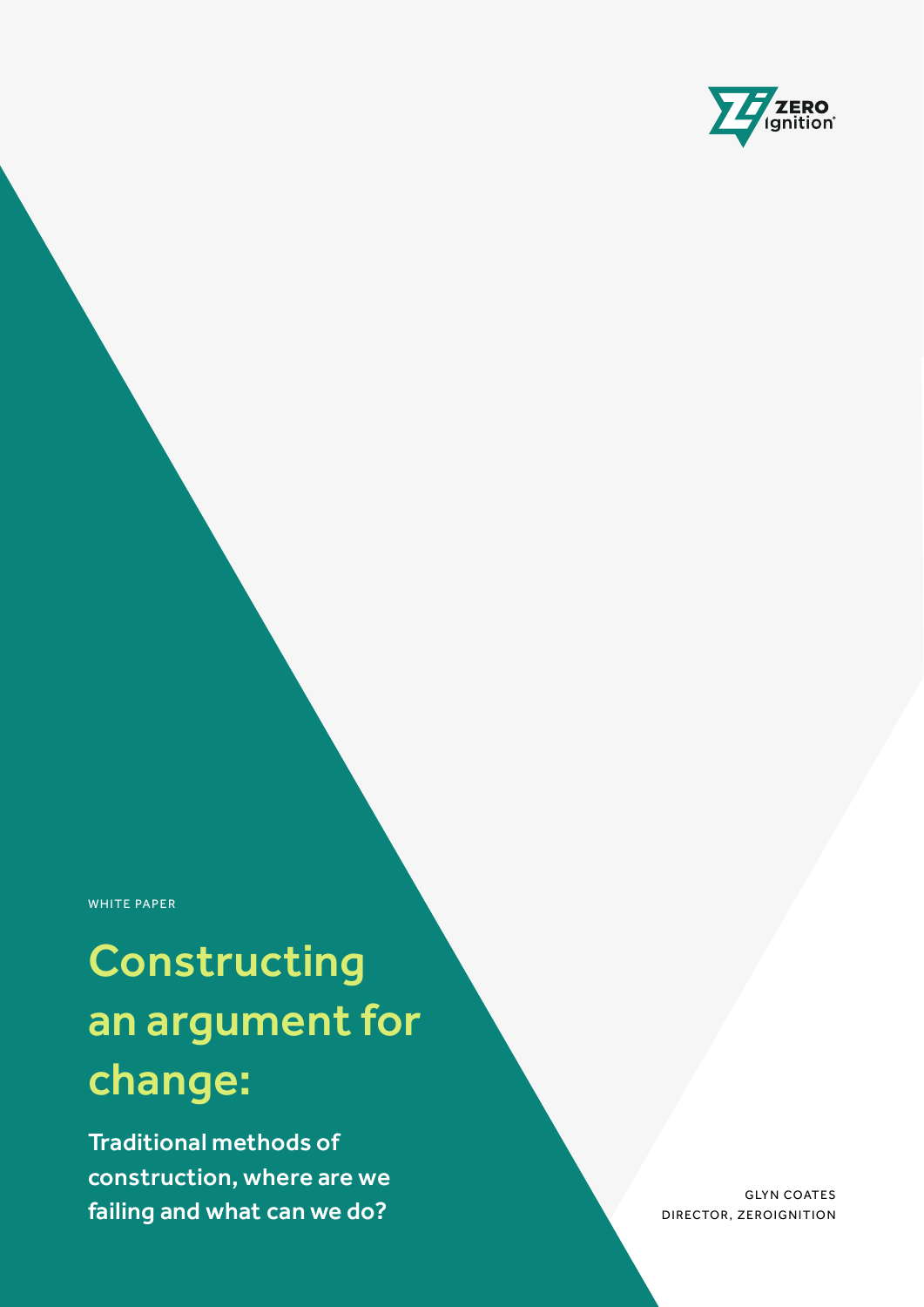

### Constructing an argument for change:

Traditional methods of construction, where are we failing and what can we do?

In today's fast-paced world, there seems to be a barrier that's preventing construction from developing or adopting improvements at a similar pace to other industries.

There has been some headway in terms of technology, methods of construction, and legislation and although this can all have a positive impact on the way we work and how our industry develops, it doesn't help change the mindset of the industry.

Increased demands from clients, competition, and regulatory agencies means that the way we work also needs to develop in order to stay relevant. But does this mean that today's contractor must be a business person first and a builder second?

With increased pressure on contractors to deliver builds bigger, quicker and cheaper, it comes as no surprise that sometimes standards have slipped, resulting in catastrophic mistakes that have cost lives. Construction is an essential industry that shoulders much responsibility, so the importance of making fundamental changes to methods of working is immeasurable. Worthy change won't happen overnight, but it can all start with individuals researching, asking questions and accepting nothing less than high quality.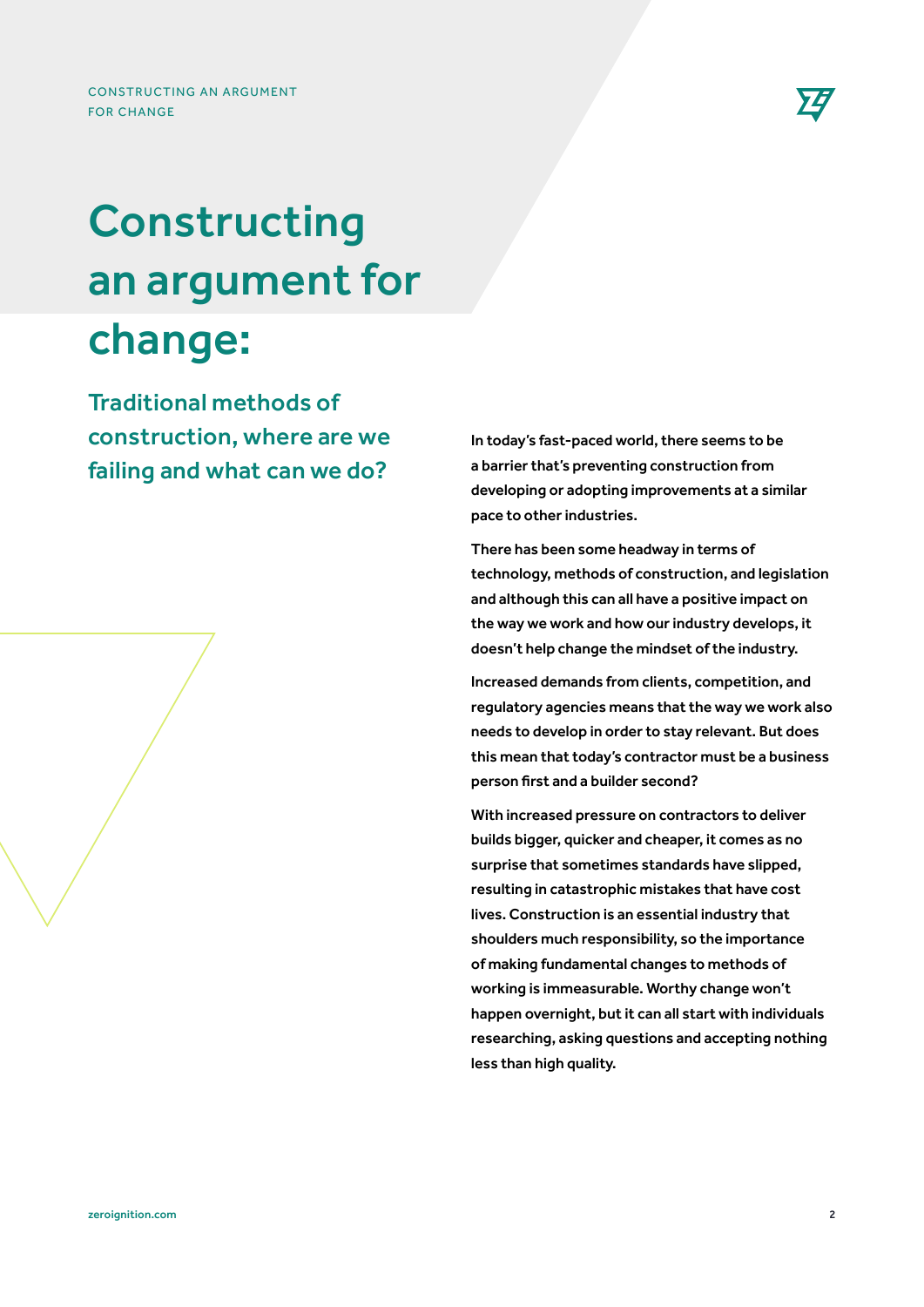

## Choosing the right contractor is essential.

It goes without saying that a finished building should always be a fully compliant, fit-for-purpose and a completed project that ultimately serves its intended function.

With this level of responsibility, it's essential that projects are designed, specified and constructed by qualified and certified professional tradesmen – unfortunately that's not always the case.

Today it would generally appear that contracts are awarded to the lowest bidder, rather than companies that have been carefully researched and vetted to ensure that they're qualified, competent and experienced enough to undertake the contract – not to mention that they have the financials in place too. I have seen this first-hand and would go as far to say that it's an epidemic in the building industry, in the UK especially.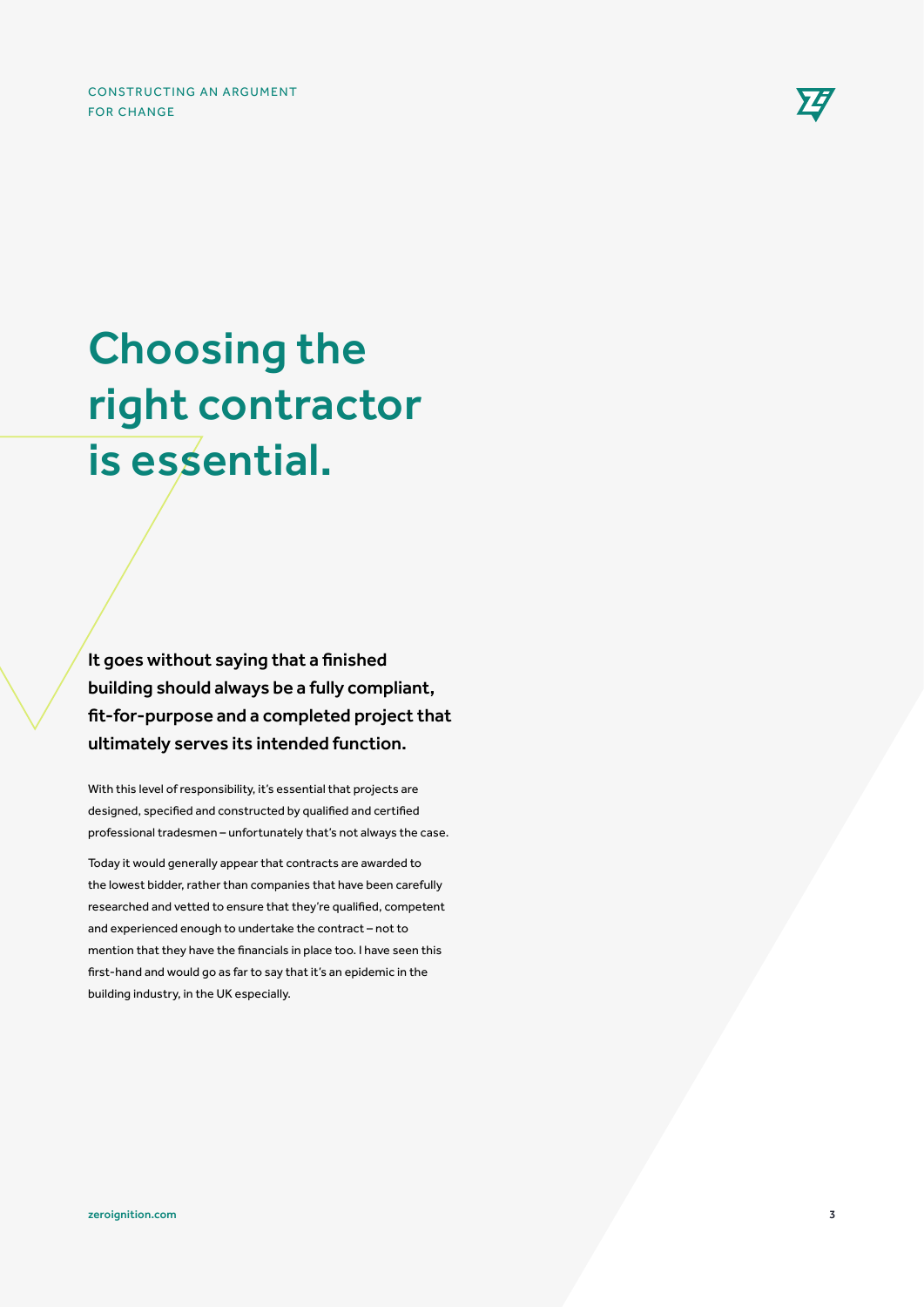CONSTRUCTING AN ARGUMENT FOR CHANGE



### Delivering much more than the bare minimum.

Generally, product specification will stem from the required performance and suitable qualification in relation to BS/EN or ISO testing, but who monitors this? And how can we be sure that we're buying a building that has been built to the architect's or designer's performance specification? Or does it fall prey to 'equal or approved'?

When a specifier has completed the list of products required for a project, this is written at the bottom and gives license to contractors to use lesser quality products to cut costs. This is a major issue, particularly in the UK, and could be abolished with one simple change. It's a number one priority when you consider that these projects could be commercial, residential or public buildings like airport terminals, schools or hospitals where hundreds of thousands of people pass through each week. Your families, my family. These aren't just numbers – they're our loved ones.

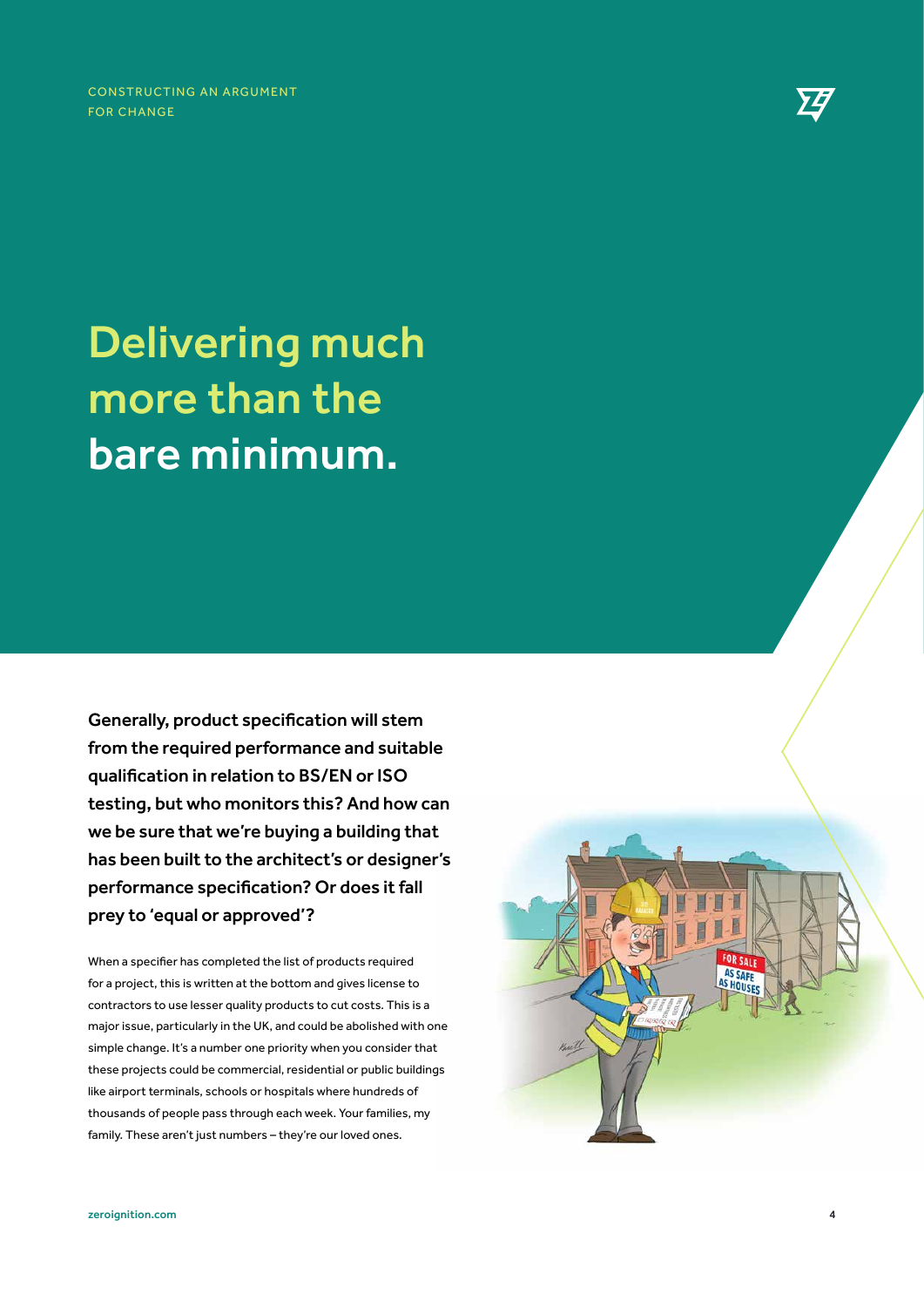

### Cutting costs often means compromising on safety.

Material substitutions chosen simply to reduce cost should never be considered if safety could be compromised, but unfortunately this is something that has been seen not just in the UK, but around the globe.

One notable case, The Lotus Riverside Complex in Shanghai in 2009, saw a triad of low-quality materials, rushed work and poor construction techniques result in the collapse of a 15 storey apartment building, claiming the life of one worker and with huge financial repercussions for those that had invested in properties in the scheme 1.

It's accepted that this happens in the construction industry, but why does it happen? This cost-down focus isn't present in others that are just as essential.

For example, it's unlikely that you would see it in the aviation industry where they are very-much focused both on aircraft construction and cost control. It's difficult to think that they would contemplate component specification changes that have been based on a low-cost option, rather than taking into consideration the safety of passengers. It seems that, because buildings don't move like cars, planes or trains, somehow their safety features are seen as less important – this is a psychological block that needs to shift and fast.

The global construction industry needs to make a change to the way these projects are thought about – from the very early design stages, right through to construction. One such change could come from introducing third party material accreditations from a body like the BBA, rather than simply relying on manufacturers' claims, who may not have undertaken the necessary quality assurance measures. In what world is it OK that manufacturers making the products get to self-certify when lives that are at stake? It's madness.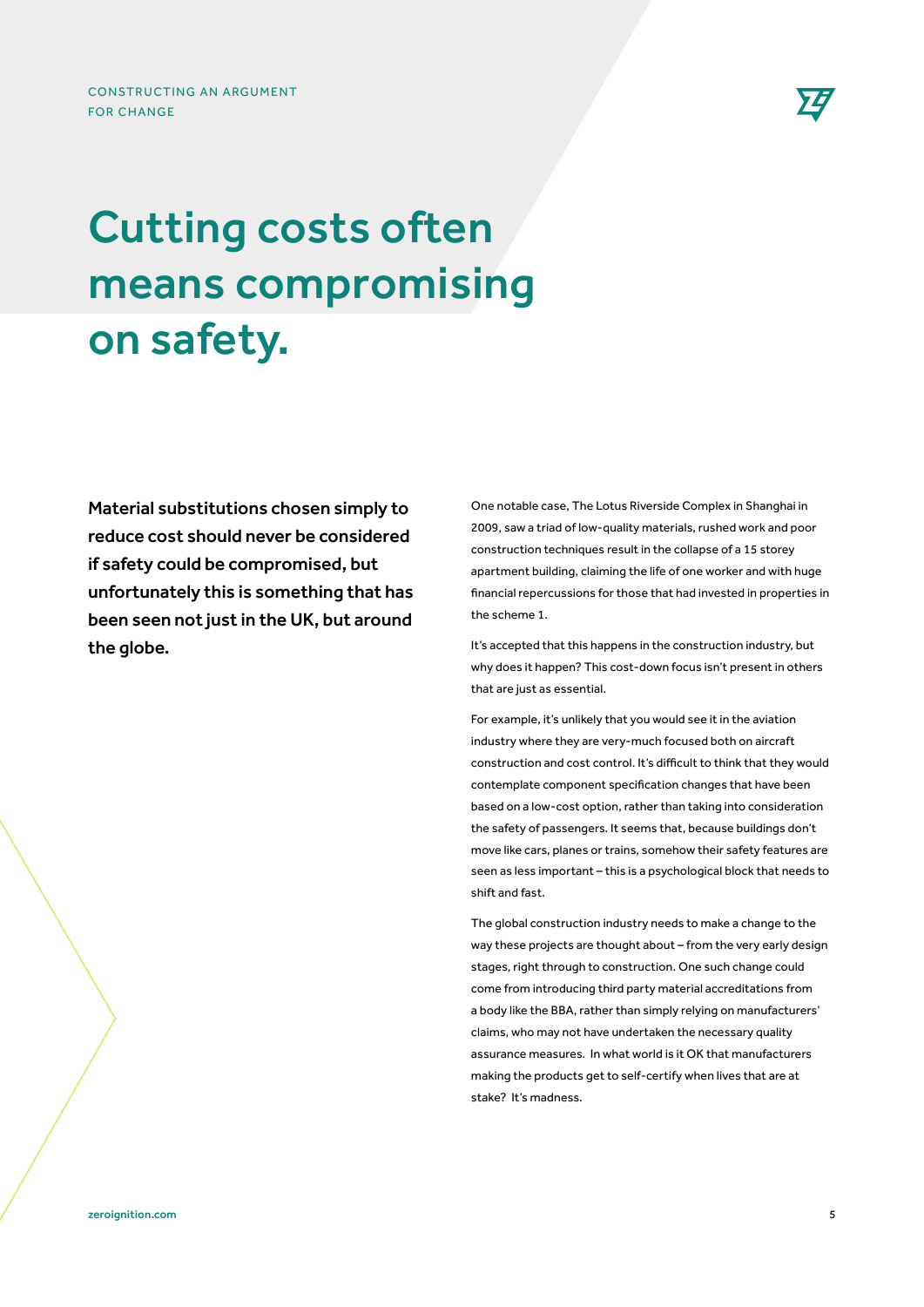

## Making the idea a reality – the project process.

It comes as no surprise that taking a building from initial conception through to final realization is a carefully interwoven process with plenty of components, trades and quite often different ways of working. However, the main process of construction can be quite standard.

A project is designed and specified by the architect before being signed off by the client who puts it out to tender. Different contractors will price packages that will be required within the project, be it the external envelope, internal lining, fire protection, electrics or even a complete solution which cuts down the chain and risk and can work out to be the most cost-effective solution.

After the sub-contractor package prices are gathered and reviewed, the contractor will compare these to the architect's initial designs and see if they marry up. A final price is then submitted for the client and their architect to approve and if this seems too high then alterations may be made to the building design to reduce the overall cost – which may or may not fit within compliance, let alone take into account the safety performance of the finished property.

Finally, the main contractor will issue the jobs to the approved build teams and sub-contractors who pitched the various complementing packages. Depending on the approval, this could end up being a fairly high number which can have negative impacts, such as too many tradesmen on site simultaneously, knock-on effects on timelines if there are delays and of course, Health & Safety.

But essentially, cost is the driver for most decisions throughout the process and this is what's preventing change.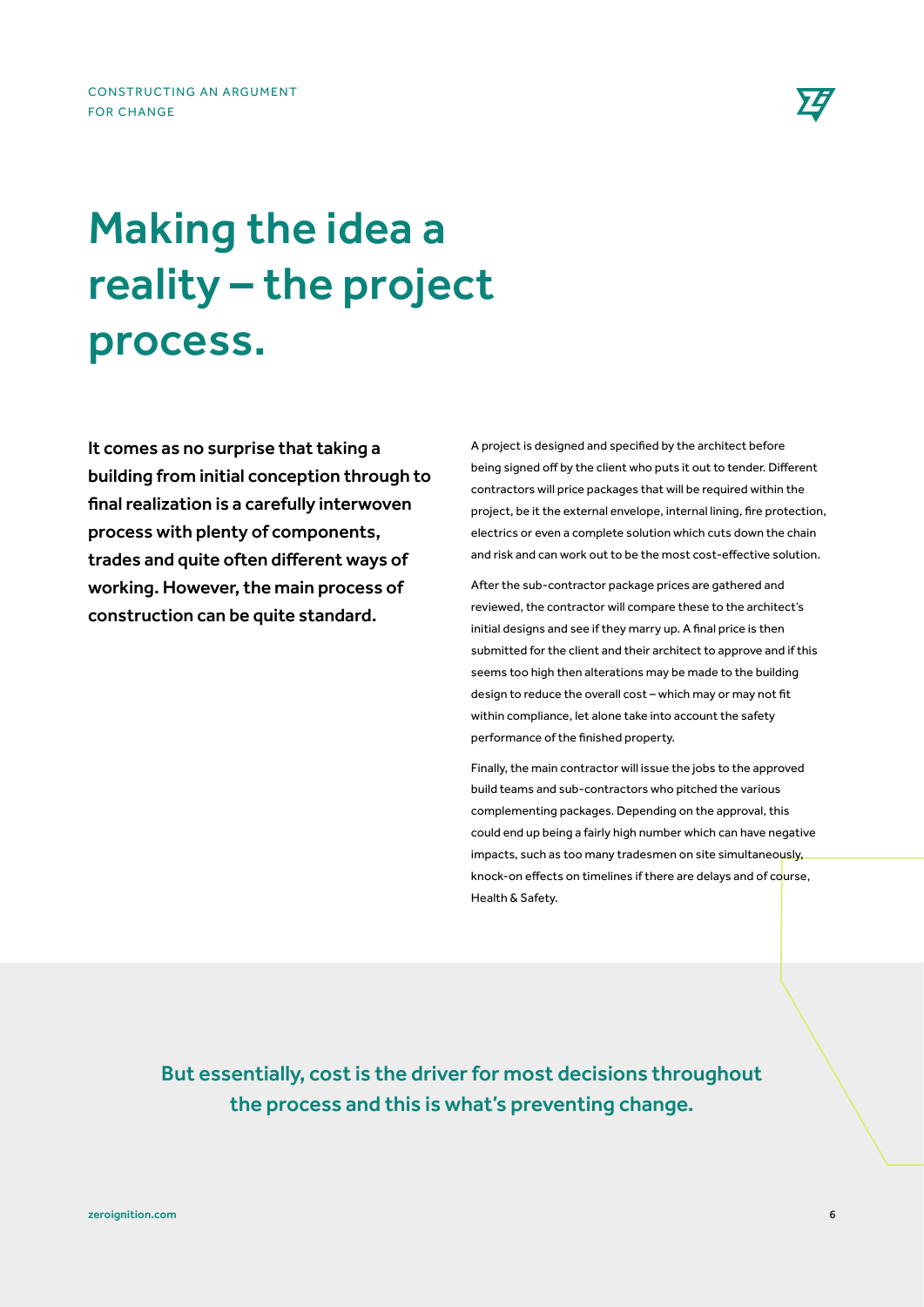CONSTRUCTING AN ARGUMENT FOR CHANGE



## The impact of sub-contractors failing to follow specifications.

Following the disastrous fire at Grenfell, it was reported that the intumescent cavity closers, installed as part of the external elevation, were the wrong way around. This meant that the under-fire barrier could not react to the fire in the right way and close the cavity to prevent it from moving upwards throughout the building.

This mistake throws into question how it actually happened if the fire protection or cladding company were qualified, doing their jobs competently, and whose responsibility was it to check the sub-contractors' work?

This is where there appears to be a glaring problem in the industry – there's clearly insufficient policing of what is being installed and how it's being done. In times gone by there would be a Clerk of the Works, however it seems that this role has almost died out, once more because of a cost cutting exercise – so does the responsibility now lie with the project or site manager, subcontractor or main contractor?

The truth is, nobody knows the answer – and that's the problem. Liability dodging, cost cutting and pure lack of organization in the chain of command between specification, installation and maintenance is for me, the biggest challenge and the biggest problem our industry faces and is currently ignoring – which is lethal.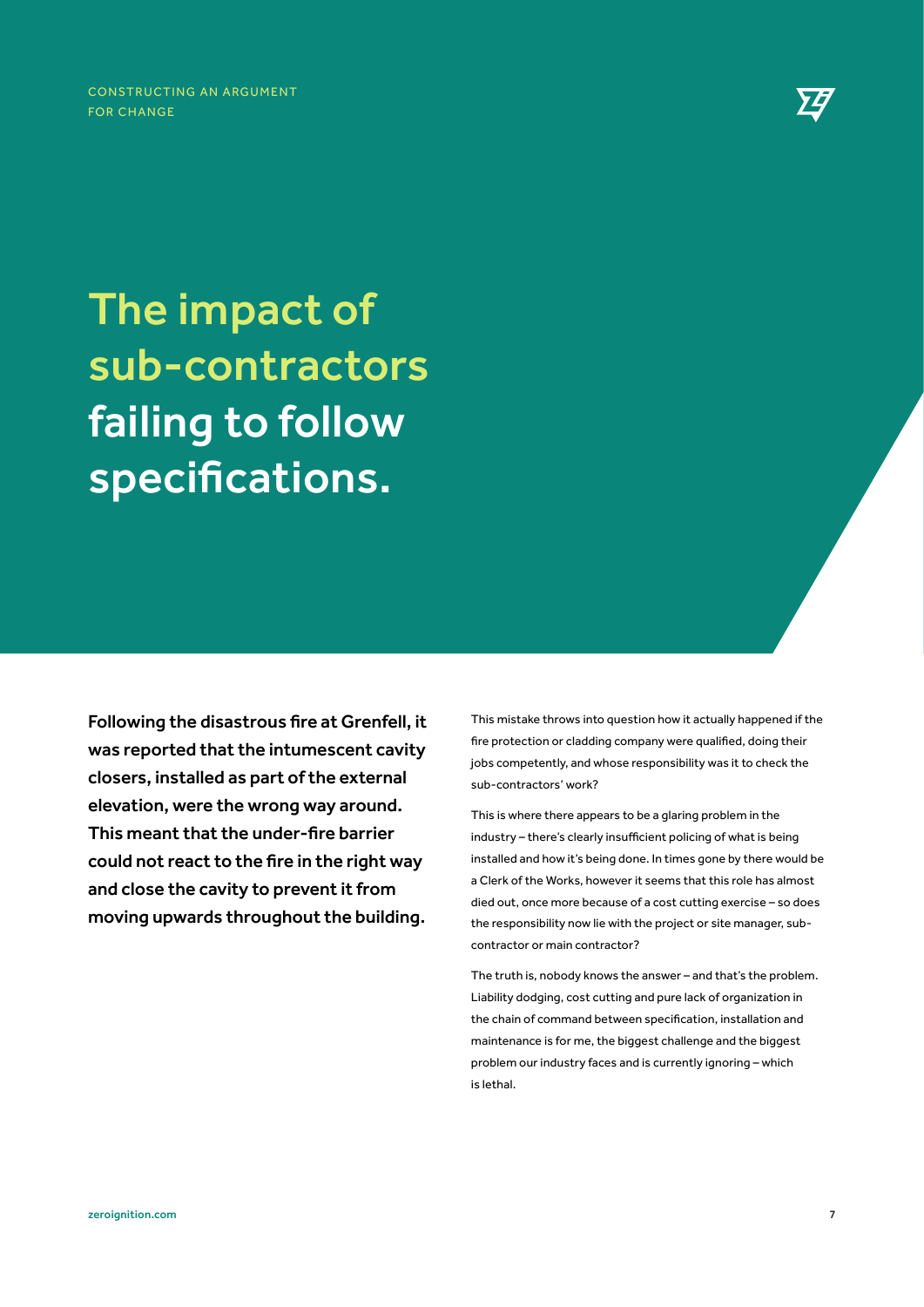

### Where knowledge falls short, standards do too.

In particular, there appears to be a lack of understanding in relation to fire control and what is required to reach even the most minimum standards.

Whether the necessary performance is 60 minutes, 120 minutes or even higher, there is very little understanding of the differences between reaction to, and resistance to, fire and the nuances between the two. For example, specifying a Euroclass A.1 doesn't mean that it will achieve a 60-minute performance. There needs to be more education around reaction and resistance and how the two both need to be considered during the early stages of design.

If we take insulation as an example, there has been a big focus on CO2 reduction and thermal properties by both the construction industry and by government, and cuts were largely achieved by adding combustible insulation to the building envelope, particularly in high rise structures, without proper focus on the safety implications in terms of fire.

This is where fire protection considerations lack the priority they deserve. It should be thought of as something as essential as the foundation of the building or the envelope, and built into initial designs and within products, not just an after-thought near the end of the process to make sure a box is ticked. It's putting people's lives at stake and it's hard to understand why it's not taken as seriously as it should be.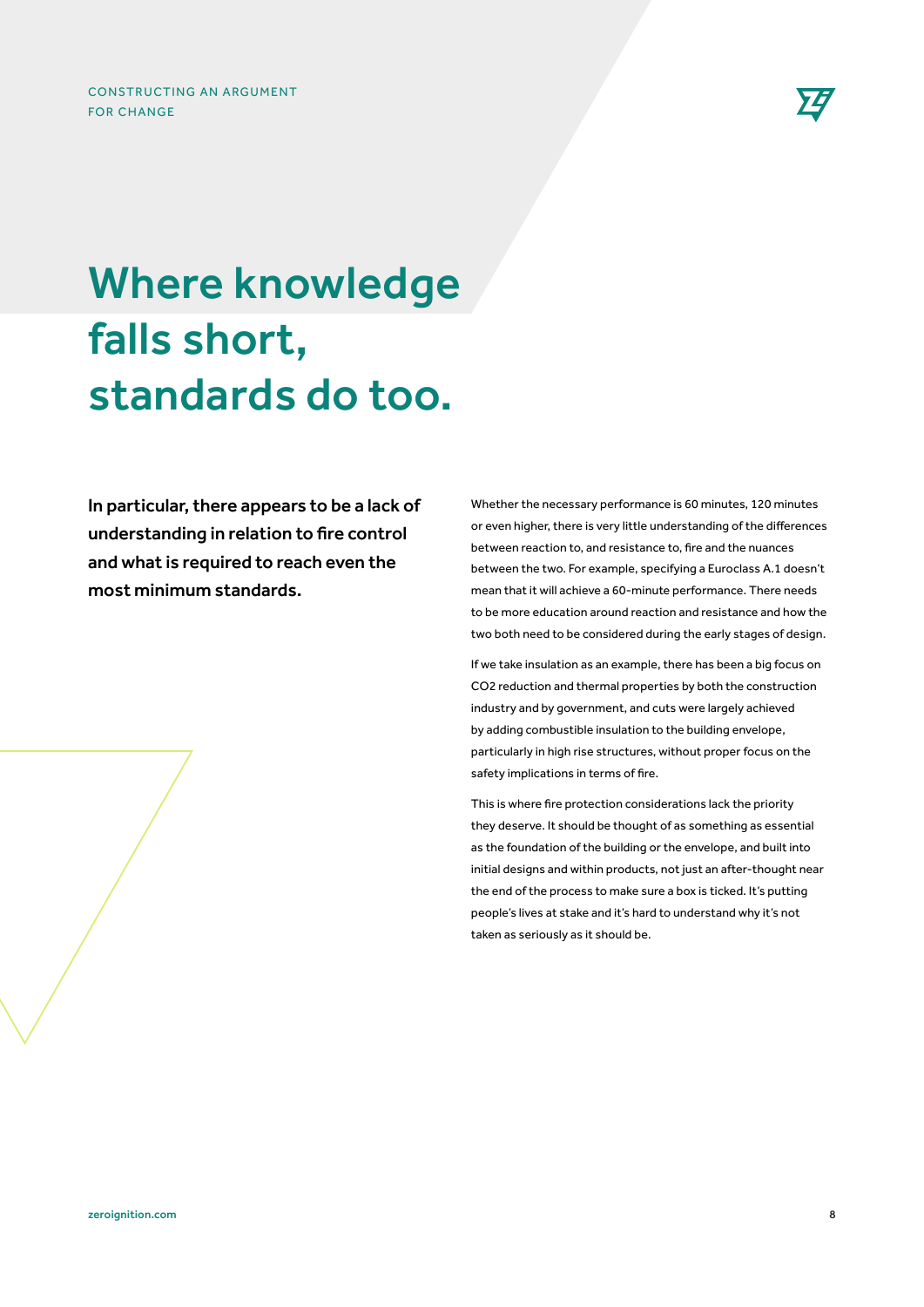

### Interrogating the industry and making a change.

When it comes down to it, it could be argued that there are two parts of the build program that require immediate attention:

### 1

The overall design, in particular ensuring that the priced project with the 'equal and approved' reference meets the performance requirement on all levels, and in particular against fire.

### 2

The necessity to supervise and police the construction program to ensure that nothing less than the correct products are being installed in the correct way by the correct and qualified contractors and that they are then maintained correctly.

It seems like a mammoth task, particularly to an industry that is notoriously slow and resistant to change, but as the situation needs improvement, we need to consider how we can remove as much risk as possible with a few simple alterations. Don't forget, breaking it up into smaller tasks all adds up. So, greater levels of control are needed across:

#### Materials

Ensuring they're part of an umbrella accreditation and testing system to ensure consistency and compliance from all manufacturers.

#### Cost shouldn't come first

This goes for material substitutions, and contractors. This mindset does, and will continue to, kill people.

#### Control over quality

There needs to be a clear chain of authority on builds to ensure that there is a central role overseeing the products, installation and construction methods across all trades on-site to ensure everything is correct.

#### **Traceability**

All components in fabricated systems need to be marked and logged to ensure if the worst does happen, the sub-contractors and manufacturers involved are held accountable and can work to resolve the problem, so it doesn't happen again.

#### Flexibility in design

Architects and clients need to have a greater understanding over the limitations of certain materials and their costs so there is less chance of specifying something that will need to be altered at a later date.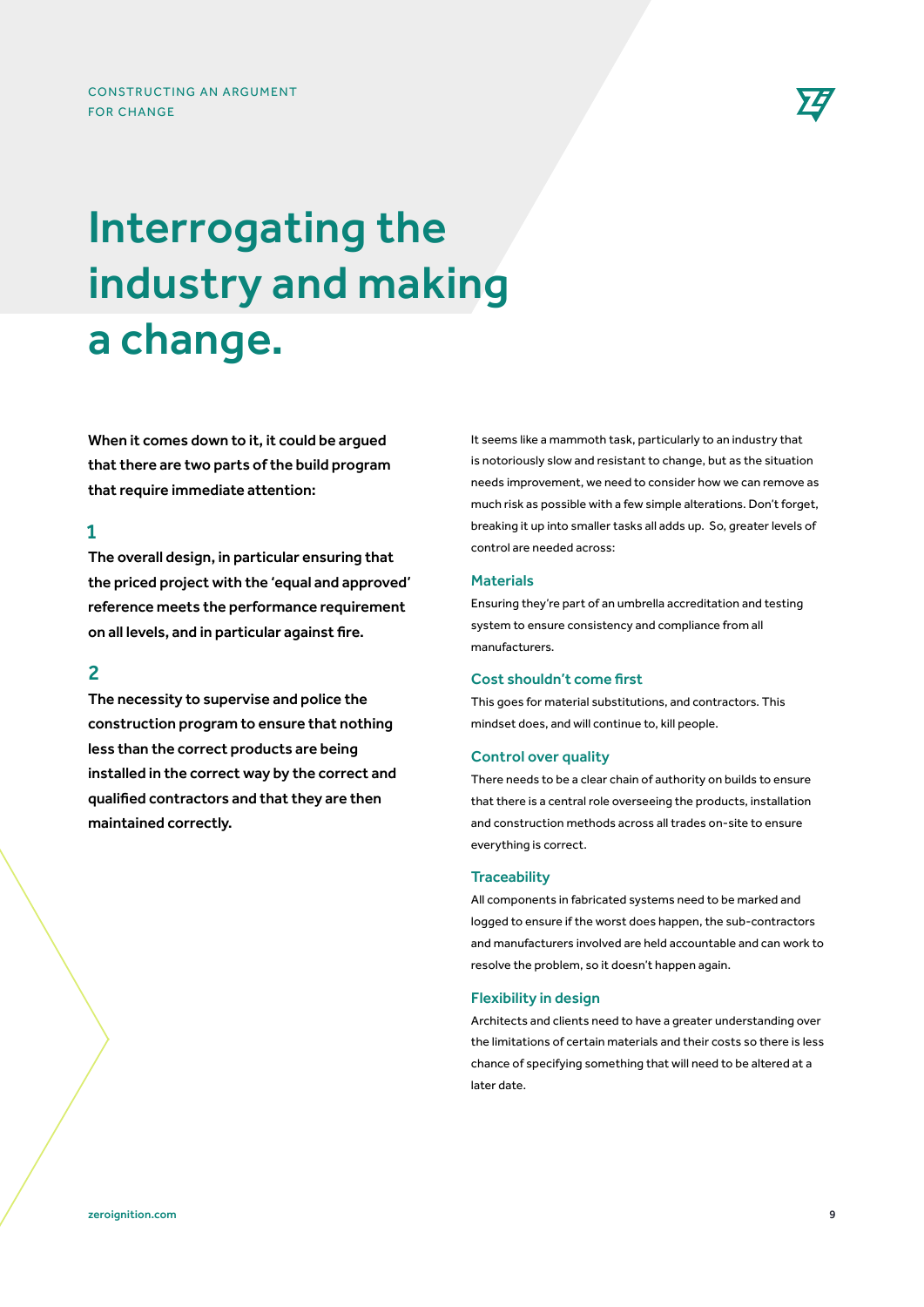## Controlling offsite activity to ensure quality assurance.

We can begin to achieve these smaller changes from the very beginning of the construction process and I believe we can take some important learnings and lessons from off-site manufacturers.

They use monitored and checked components to make sure their products meet the performance specification, and by introducing quality checks and tests during component assembly in the factory environment, it is fairly simple to develop and implement industry-standard certifications - particularly with everything managed in one place and dealing with fewer suppliers.

And of course, when taken to site for installation, the workforce is skilled, qualified and have up-to-date knowledge of the products and most importantly the building as a 'system' not just individual components – and this I believe is the key.

We need to work towards developing a complete solution using off-site construction or at the very least, those using traditional methods of construction need to learn from new methods, rather than push against it. Staying stuck in our ways is costing people their lives – is anyone prepared to say that's OK just because that's the way it's always been done? I'm not.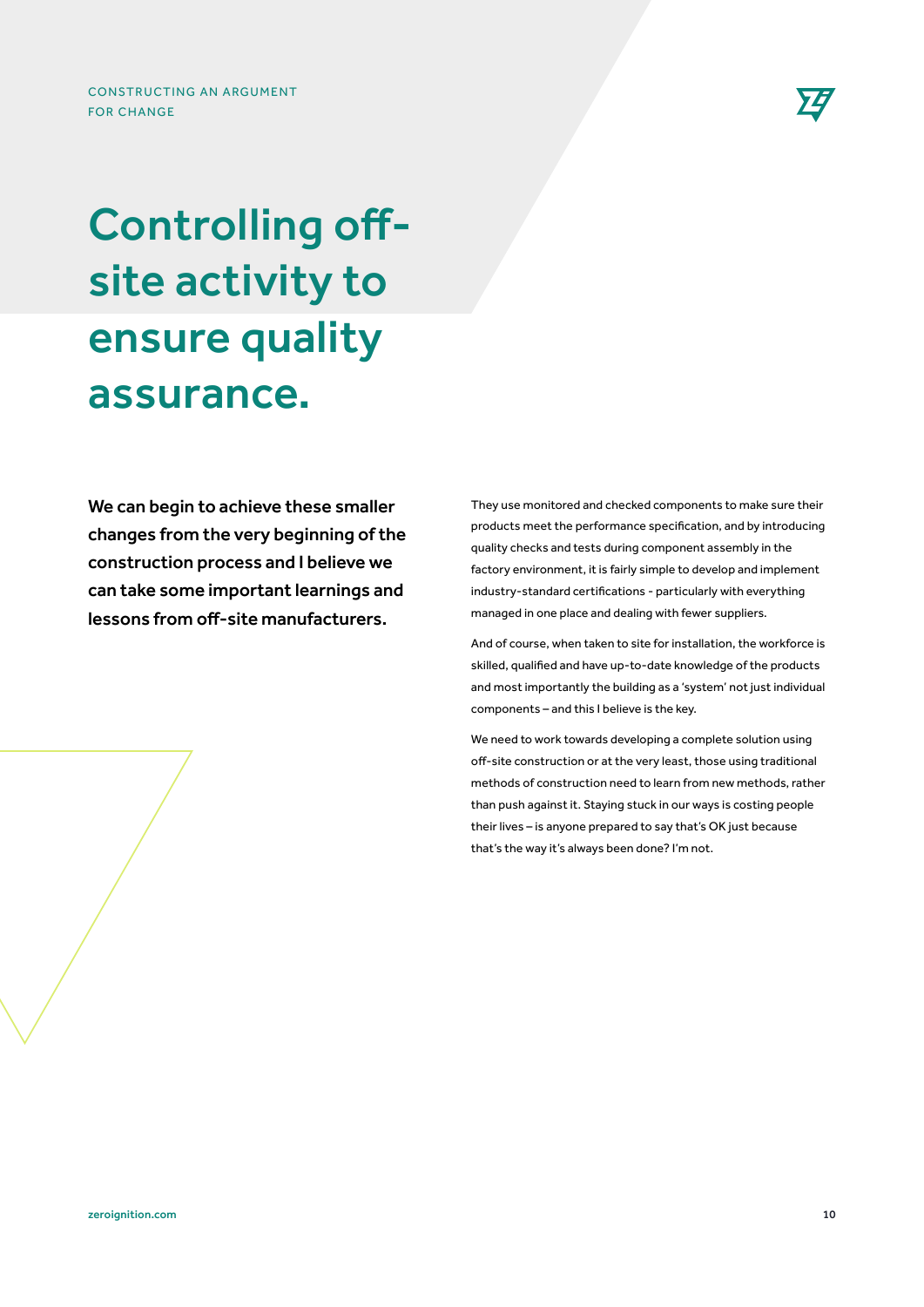CONSTRUCTING AN ARGUMENT FOR CHANGE



# **Considerations** for successful construction.

Whether the method of construction is simple panellised or through-wall construction detail, inner or outer face, the most important thing is that the products used are certified and have been fully tested for thermal, acoustic, fire, airtightness and environmental certifications.

Properly certified through a third party not self-certified. Marking your own homework was always easier!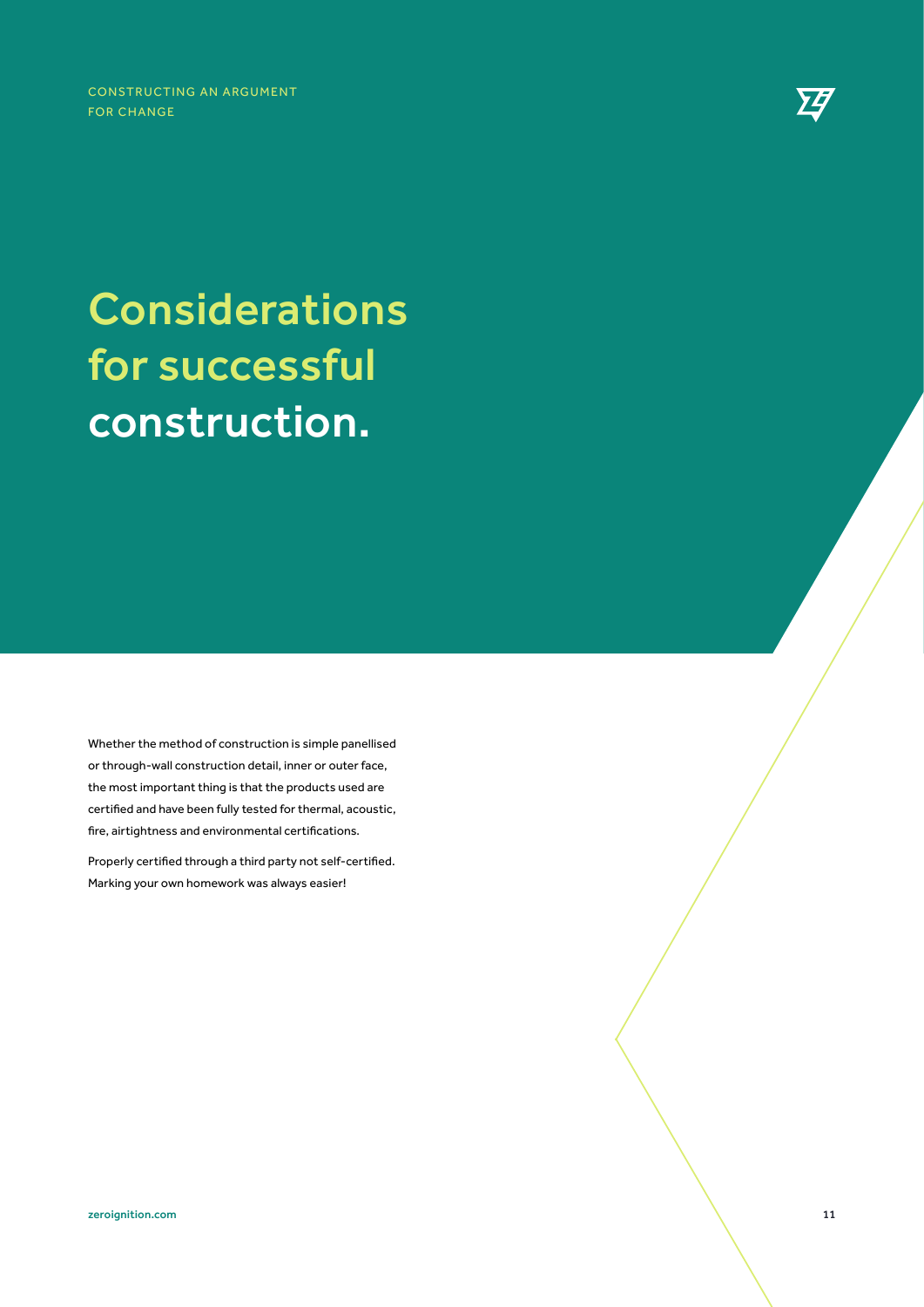

### Looking to the past to inform the future.

### Back in 1996 an article was published by The Royal Academy of Engineering titled 'Where is the Henry Ford of Future Housing Systems?'

 This is a question some of us in the industry are still asking today. Although the market has been slow to change, partially because that's the nature of the industry, offsite manufacture seems to be heading in the right direction.

Expanding this thinking into all construction market sectors could happen, but measures need to be taken to ensure that quality control over components being manufactured develops ahead of the game, so that clients and specifiers can have peace of mind over what they're buying. Let's face it we've got a lot of catching up to do!

When it comes to construction, the lowest cost shouldn't be the first consideration. Yes, cost-effectiveness is important, it's a business after all, but it shouldn't take precedence over building safety, quality or performance. Research and due diligence are key to helping the industry improve its standards and refusing to work with sub-quality contractors and manufacturers is one simple step on the journey to change.

I have worked in the construction industry for 40 years and it's easy to see where things have, and more importantly, have not moved forwards. But it's only when I think about this as a family man that it really starts to hit home.

Would I let my kids drive a car that hadn't been properly safety tested, and regularly serviced? No. Would I want to fly in a plane where cost-down was the primary focus when it was built? Absolutely not - no-one would. So, why do we accept anything less than properly constructed, safe buildings to live and work in?

We know what needs to be done, it's now about making the change happen. Drawing inspiration from more modern methods of construction and similar industries, particularly where manufacturing and installation is present, means that we can translate the same high standards and way of working so that we move away from being driven by cost, to be driven by quality and safety.

Doing nothing because making change is hard has never been, and will never be, a good enough excuse. No builder goes to work to try and build a second-rate building – so let's go back to basics and change the foundations, literally, of how we work.